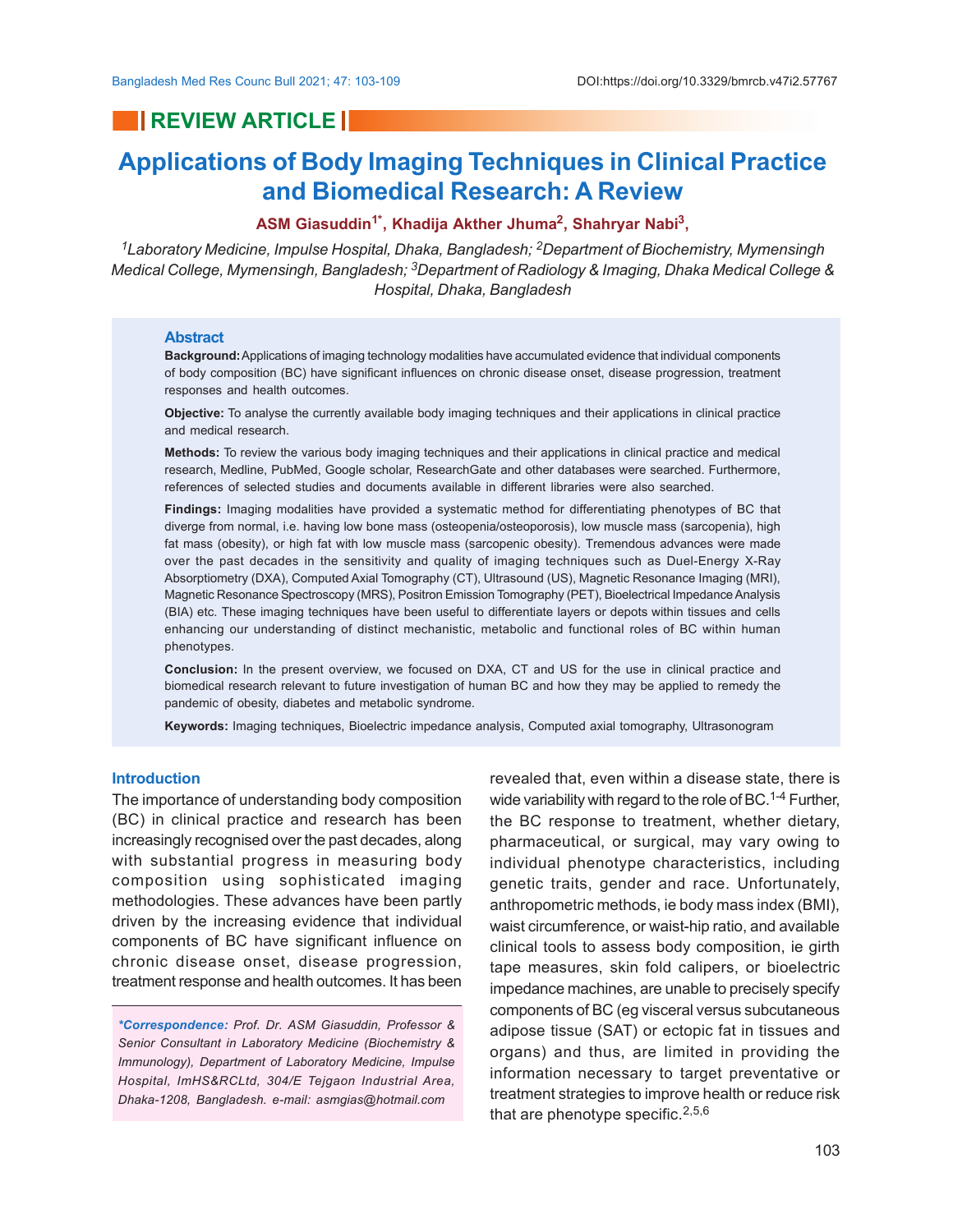Imaging modalities have advanced both clinical practice and research by providing a systematic method for differentiating phenotypes of human BC that diverge from what is considered normal, that is, having low bone mass (osteopaenia/osteoporosis), low muscle mass (sarcopenia high fat mass, obesity), or high-fat with low muscle mass (sarcopenic obesity). Within the body, imaging methods can provide information about the spatial distribution of tissues and organs based on differences in their tissue and molecular properties that may be acquired as twodimensional (2D) projections using a dual-energy X-ray absorptiometry (DXA) scanner or 2D or threedimensional (3D) image volumes using computed axial tomography (CT) or magnetic resonance imaging (MRI) or positron emission tomographic (PET) scanners or bioelectric impedance analysis (BIA) or ultrasound (US). Magnetic resonance spectroscopy (MRS) provides detailed information about the actual composition of signals from metabolites within a volume of tissue. The accuracy for distinguishing tissue type and amount depends on the sensitivity of a particular imaging method with regard to contrasting tissues and the spatial resolution of the employed modality, as well as the speed and stability with which images are acquired.7-10

Many comprehensive reviews have been published on assessing BC using various imaging methods.<sup>4,10,11</sup> A detailed review of the principles of each method, as well as their respective, strength and limitations, is beyond the scope of the present article. Here, we present an overview of advancements occurred in imaging technologies such as DXA, CT and US that show strong promise for future applications in the investigation of obesity and metabolic syndrome that impair health and nutritional status.

#### *Dual-energy X-ray absorptiometry (DXA)*

In organizing research on BC, it has been suggested that the human body comprises of more than thirty measurable components. As in vivo measurement of body components directly is not possible currently, indirect methods and models have been developed for the purpose.12,13 Although originally designed for determining bone mineral density and diagnosing osteoporosis and other bone diseases, DXA is also used to assess fat and fat-free soft tissue. DXA measures the absorption (attenuation) of two X-ray photon energies, typically near 40 and 70 keV which allows for the distinguishing of bone from soft tissue (high attenuation for bone and low attenuation for fat).

After excluding pixels that represent bone tissue, DXA estimates fat from the proportion of fat to lean soft tissue in each pixel of a whole body image based on X-ray attenuation. It is assumed that, when estimating fat and lean soft tissue, the percentage of pixels that are excluded as bone do not differ from one area of the body to another. Additionally, DXA estimation of fat tissue may be influenced by conditions where the ratio of extracellular to intracellular water varies (e.g. due to oedema, infancy or aging), as it is assumed that the hydration of lean soft tissue remains constant. However, in normal, healthy conditions, a change in hydration of 5% influenced fat estimation by only 11.5%. An additional consideration in obese persons is that body thickness (>25 cm) can result in underestimation of fat mass.14,15

DXA is used in people of all ages owing to its relatively low ionizing radiation exposure (-1 mSv per scan), although it is recommended that DXA not be performed during pregnancy. Comparison to the in vivo gold standard four-compartment model has demonstrated the accuracy of DXA for assessing the percent of fat within the body (±5%) as well as changes in body fat over time. Within-individual testretest coefficients of variation of <3% for fat and lean mass have demonstrated the reliability of DXA measures in obese children and adults. Hence, DXA has been utilized extensively, including for the development of body composition reference values from National Health and Nutrition Examination Survey data. In contrast to anthropometric measures (i.e. waist circumference or waist-hip ratio, which correlate well with progression of atherosclerosis and cardiometabolic risk), use of regional distribution of fat mass by DXA in obese individuals first provided recognition of the differential risk from excess fat accumulated in the android versus the ganoid regions of the body. Even in children and adolescents, greater android fat was shown to be significantly and independently associated with elevated serum triglycerides, reduced HDL cholesterol levels, and higher systolic blood pressure. Another contribution from DXA has been identifying differences in body fat patterns by race and ethnicity. 16-20

In considering the importance of measuring visceral adipose tissue (VAT) volume or mass, it is remarkable that over half of US non-Hispanic males, 63% of US non-Hispanic females, and 75% of Hispanic adults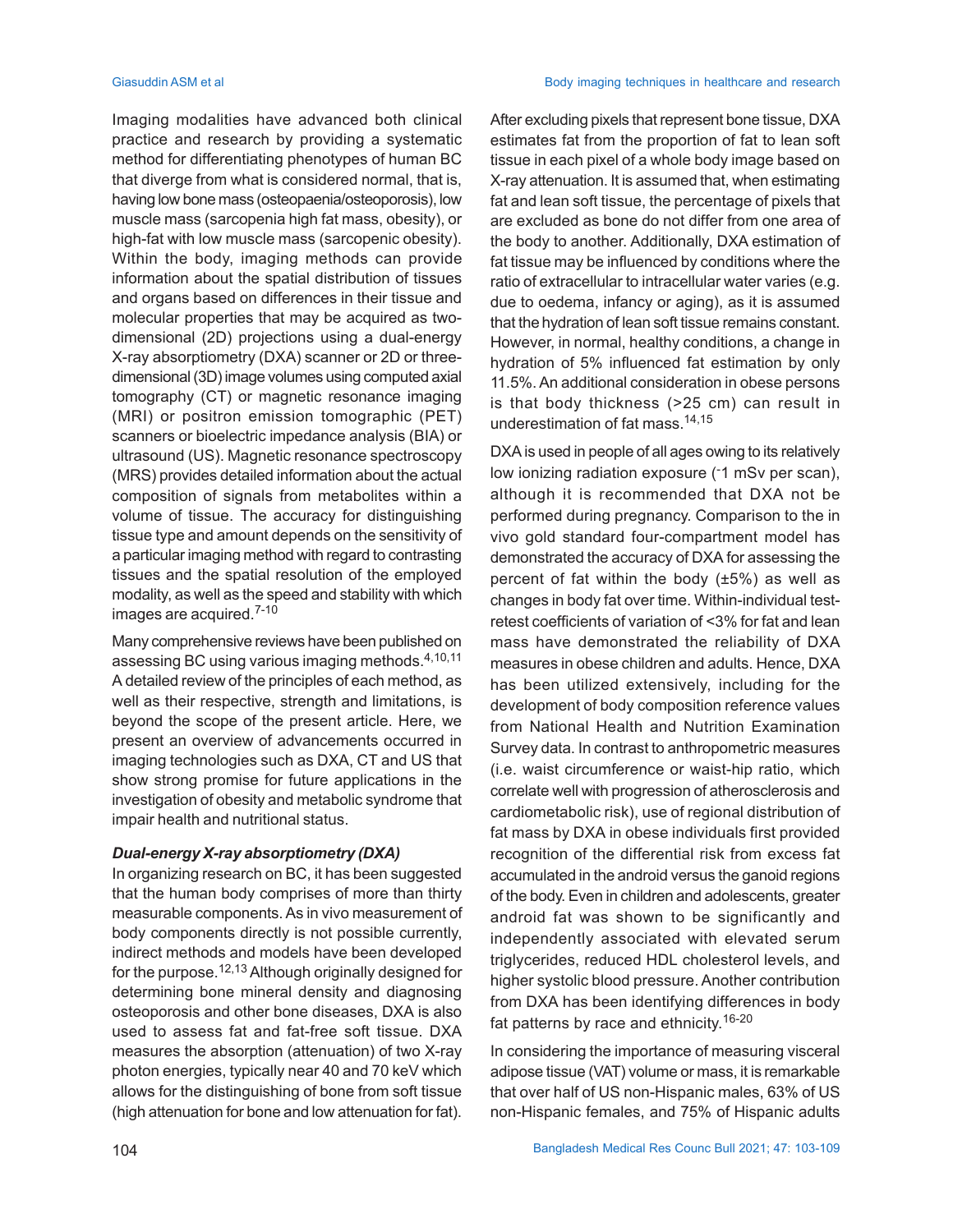have a level of abdominal obesity that is associated a fivefold increased risk for coronary heart disease. Several studies have demonstrated that ethnicity influences susceptibility to the adverse cardiometabolic effects of VAT. Although the prevalence of diabetes is 50% greater and coronary heart disease is 20% greater when comparing African Americans to non- Hispanic whites, African Americans seem to be more prone to accumulating SAT than VAT. In contrast, Asians-even those with BMI in the range of normal weight-accumulate larger amounts of VAT than whites who have similar waist circumference.<sup>21-23</sup>

DXA measurement is becoming increasingly important due to its advantages in terms of accuracy, simplicity, availability, relatively low expense and low radiation exposure. DXA systems are practical, require no active subject involvement and impose minimal risk.<sup>24-27</sup> Therefore, DXA is gaining international acceptance and emerging as the current reference method for the assessment of BC, mainly because it provides accurate estimates of bone mineral, fat and lean soft tissue, the so called three-component model. In addition, DXA is capable of supplying estimates of visceral fat using validated predictive algorithms and provides a measure of truncal fat mass, which was found to be predictive of disease rick.<sup>13,28-31</sup> Although there are no contraindications reported to the use of DXA in clinical practice except pregnancy, it should not be performed no more than twice a year. 13,32-34 However, uncertainty regarding the accuracy of DXA body composition measures, particularly in individuals at the lower and upper ranges of BMI, indicates that other imaging modalities may be more suitable choices depending on the research/clinical question or population group being addressed.13,21-23

#### *Computed Axial Tomography (CT)*

Computed axial tomography (CT) maps X-ray attenuation characteristics of tissue, which are determined by the elemental composition (electron density) of the tissue through which X-rays pass. Using X-ray measurements from a large number of projection view angles, cross-sectional images (tomograms) are reconstructed, providing a 2D or 3D map of pixels that are given a numerical value (Hounsfield unit) where 0 is assigned to water and -1000 is assigned to air; lower numbers represent lower electron density. Thus, values of adipose tissue density typically fall in the range of -30 to -190 Hounsfield units. However, since whole body composition can be estimated from a

single cross-sectional image or slice, where radiation dose is closer to 2.7 mSv for quantifying liver fat and as low I mSv for quantifying abdominal fat, there is renewed interest in using CT scans for body composition research. In addition, advances in CT scanner technology and reconstruction algorithms, particularly with diagnostic cardiac CT, are not only improving image quality but also reducing radiation exposure in people of all body sizes by constraining image reconstruction to avoid artifacts and using sophisticated techniques that reduce radiation exposure throughout the scan. 35-37

An important contribution of CT imaging has been elucidating relationships between VAT, insulin resistance, and cardiometabolic risk, both in persons who are obese and those who are normal weight but "metabolically obese." Indeed, anthropometric measures such as waist circumference, waist-hip ratio, or even percent body fat are not as robust in predicting cardiometabolic dysfunction when BMI falls within the range of normal or underweight. The use of CT to measure adipose tissue distribution among individuals with obesity has also identified sex and race/ethnicity differences. Not only is the proportional amount of VAT to SAT different with regard to sex and race/ethnicity, but it appears that accumulation of VAT is more robustly associated with insulin resistance in individuals of European and Asian descent, while insulin sensitivity in persons of African descent may be more greatly influenced by accumulation of excess SAT. Application of CT has also expanded our understanding of the strength of the relationship between the largest component of total body fat, SAT and insulin resistance.<sup>38-40</sup> A major contribution of body composition research has been advancing our understanding of whether changes in adipose tissue depots from weight loss interventions have differential effects on components of cardiometabolic disease. It is understood that weight loss in overweight or obese persons, including those with metabolic syndrome, diabetes, or cardiovascular disease, can improve various risk factors including blood pressure, dyslipidemia, and insulin sensitivity. Improved insulin sensitivity after weight loss from consumption of very low calorie diets and from gastric surgery has been strongly associated with reduced VAT measured by CT. Moreover, when considering rnacronutrient composition (eg low fat versus high fat) of very low calorie diets, CT measures show no difference by diet type for the amount of VAT loss, suggesting that the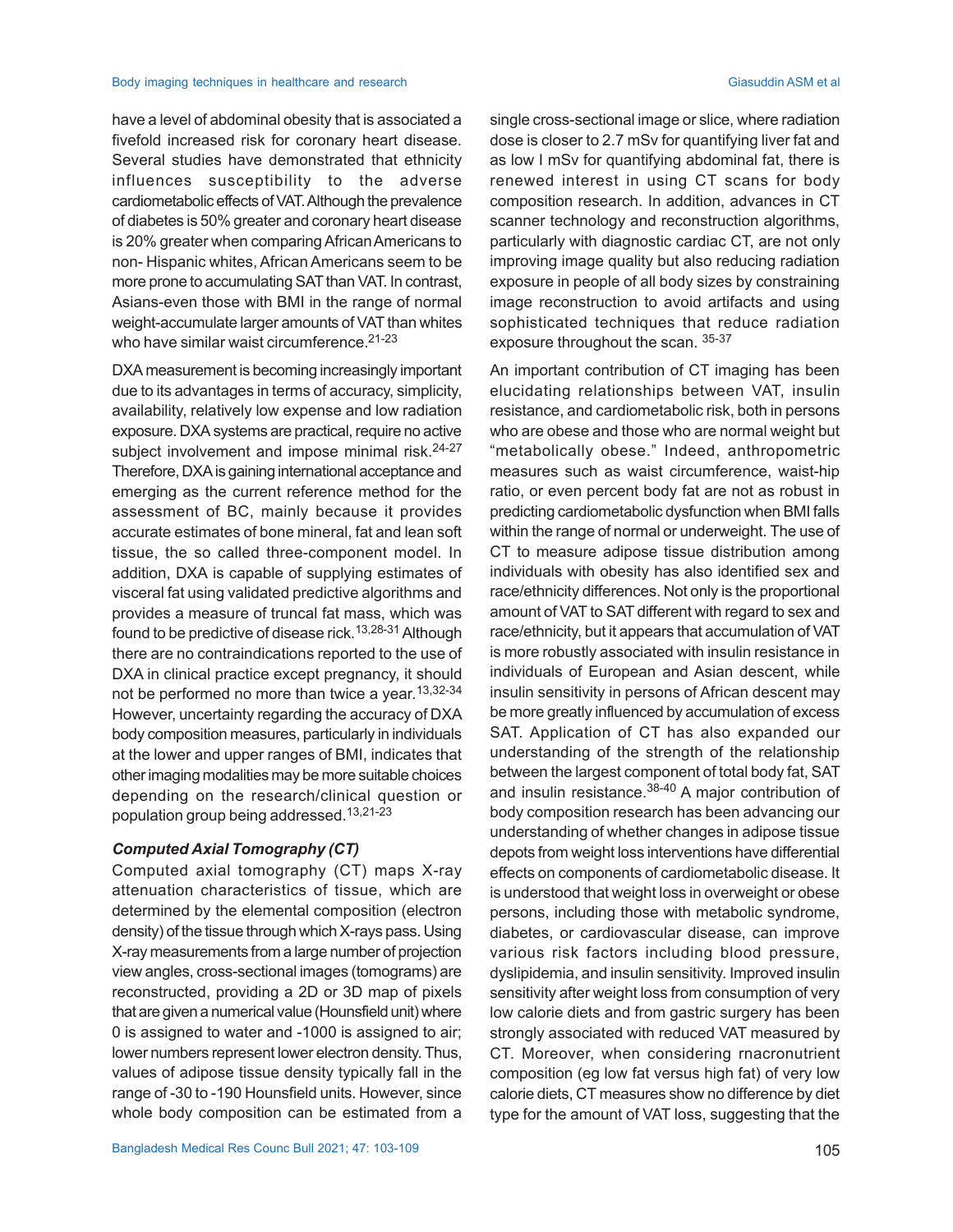relative amount of a particular macronutrient may not be the driving factor in achieving weight loss.<sup>41,42</sup>

In addition to differentiating layers of adipose tissue depots; determining the quantity of fat deposition in the liver and skeletal muscle (ie ectopic lipid) has become of great interest, primarily due to its relationship with insulin resistance. Moreover, accumulation of hepatic lipid leads to inflammation, cirrhosis and, ultimately, liver failure as seen in the most common liver disease in the United States, nonalcoholic fatty liver disease (NAFLD). Being a noninvasive method, compared to liver biopsy, CT attenuation is used to evaluate the degree of hepatic steatosis. CT data from Framingham Heart Study subjects showed reproducibility of single-slice abdominal scans (r= 0.98) for quantifying fatty liver. Greater awareness of the importance of maintaining muscle mass in health and disease has stimulated the use of scans that have been acquired in patient populations, typically as part of standard medical diagnosing and assessment of treatment response, to investigate the role of body composition in disease and treatment outcomes. Indeed, CT measurement of skeletal muscle attenuation, which reflects intramuscular adipose tissue (IMAT) accumulation, may be as robustly associated with insulin resistance as VAT. CT measurement of IMAT provides information on the effectiveness of interventions (diet, exercise, surgery) in various muscle groups, offering insight into the potential of such interventions for altering the physical and physiologic effects of obesity, disease and aging.43-45

Moreover, CT images acquired as part of routine clinical practice are being used to determine the relationships between loss of skeletal muscle mass (sarcopenia) and efficacy or toxicity of pharmacologic therapy, as well as the outcomes of surgical treatments. Skeletal muscle content from slices acquired at the anatomical region of the third lumbar (L3) vertebra rightly correlated with whole body muscle volume ( $r = 0.71-0.92100$ ). Further advancing the potential of exploiting single-slice CT images, both manual and automated software programs have been developed for segmentation of muscle, VAT and SAT Cross-sectional area of VAT and SAT, quantified from a single CT slice, are strongly correlated with whole body measures in persons of various ages, race/ ethnicities, and BMI (r= 0.84-0.96 for whole- body adipose tissue volume). This information is highly useful, as sarcopenic obesity (i.e. having the double burden of low skeletal muscle mass and high fat mass)

is increasing in the general population. Currently, the contribution of sarcopenic obesity to cardiometabolic disease risk is unclear, particularly due to the limitation of having no established criteria or cut points to classify individuals. Although some epidemiological investigations have not detected an association between sarcopenic obesity and cardiovascular risk, a low skeletal muscle to VAT ratio has been associated with metabolic syndrome and arterial stiffness (via pulse-wave velocity) in otherwise healthy adults.46-48

Recent advances in imaging modalities have been useful in early detection of severity and complications of metabolic syndrome thus reducing morbidity and mortality from it. 34(a) This early detection has been helpful in monitoring target organ injury and in turn developing novel therapeutic target to alleviate and avert them. In particular, using CT to assess metabolic syndrome reported that accumulation of VAT is the best predictor of metabolic syndrome in women and a good predictor of metabolic syndrome in man.48,49

### *Ultrasound (US)*

Ultrasound (US) is likely the most convenient imaging method that has emerged for quantifying tissue amounts and types, due to widespread availability in clinical practice (where it is used for purposes of diagnosis and treatment response), portability, and relatively low cost. The US transducer produces sound waves that reflect off tissues, making echoes that are converted into signals for processing. The amount of sound reflected is determined by the acoustic impedance between tissues; while air has relatively no impedance, bone has a relatively high impedance (0.78 g/cm/s) and adipose and lean tissue have impedances of 0.138 and 0.170 g/c/s, respectively. Measurement of mesenteric fat thickness by US is strongly associated with cardio-vascular risk factors in healthy young adults, but comparison of US measures for adipose tissue (VAT and SAT) to those acquired by CT suggest that, while there is strong correlation with VAT, there may be less accuracy and reliability with measurement of SAT. However, US-detected changes in total body fat after weight loss were comparable to DXA measures in obese adolescents.50,51

Dysregulation of the human's energy balance, mediated by non-performing endocrine organs (liver, skeletal muscle, adipose tissue etc can be related to human metabolic disorders characterized by an impaired BC such as obesity and sarcopenia. US, a fast, non-invasive, low-cost and widely available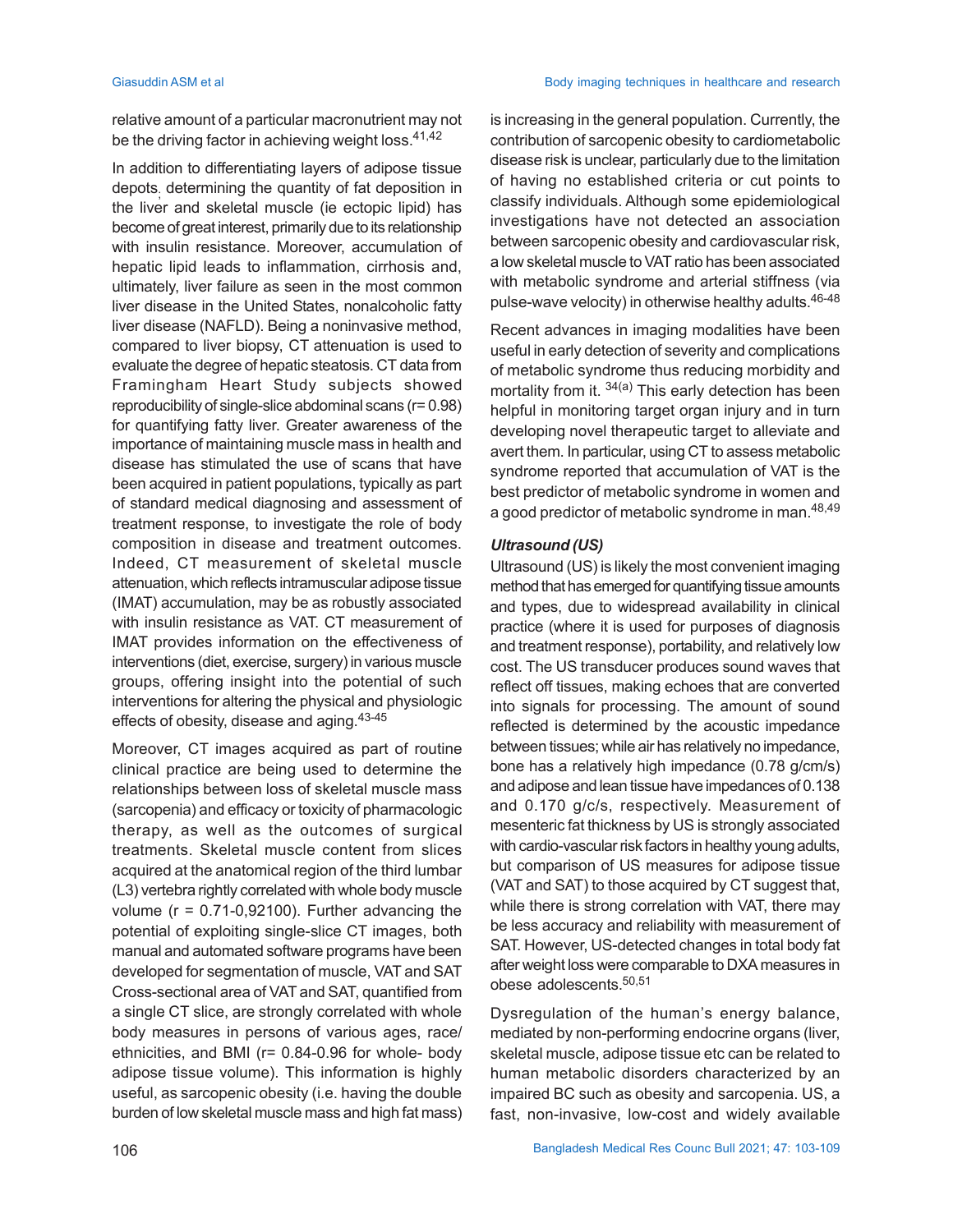imaging technique, holds great potential in the study of BC. US can directly measure muscles, organs, visceral and subcutaneous fat tissue in different sections of the abdomen and body, overcoming some limits of anthropometric evaluation and other imaging techniques. US examination has the potential role in the context of BC characterization, investigating four pivotal topics i.e. abdominal fat compartments, SAT, skeletal muscle and liver. 51,52

#### **Conclusion**

Advances in DXA, CT and US techniques have increased their applications in assessing adipose and lean tissue in various body deposits. DXA is gaining international acceptance and emerging as the current reference method for the assessment of BC. CT measurement of IMTA provides information on the effectiveness of interventions (diet, exercise, surgery) offering insight into the potential of such interventions for altering the physical and physiological effects of obesity, disease and aging. US has become one of the most convenient imaging methods that has emerged for quantifying tissue amounts and types, due to wide spread availability in clinical practice. Measurement of mesenteric fat thickness by US is associated with cardio-vascular risk factors in healthy young adults and there may be less accuracy and reliability with measurement of SAT compared to VAT. However, US-detected changes in total body fat after weight loss were comparable to DXA measures in obese adolescents. Thus, biomedical imaging modalities have improved the ability to assess adipose and lean tissue in various body depots, have increased the availability of imaging modalities in clinical and research settings, have reduced scanning time and subject burden, and have lowered some of the cost of imaging. These advances have enhanced our understanding of the multifactorial and complex nature of obesity, metabolic syndrome, and the development of diabetes and cardiovascular disease. However, applications of other imaging modalities may be considered also depending on the research or clinical question or population group addressed.

*Conflict of interest:* None *Funding source:* None *Ethical approval: Not required Submitted:* 16 September 2020 *Final revision received:* 10 June 2021 *Accepted:* 30 June 2021 *Published:* 01August 2021

#### **References**

- 1. Camhi SM, Katzmarzyk PT. Differences in body composition between metabolically healthy obese and metabolically abnormal obese adults. Int J Obes (Lond.) 2014; 38: 1 142- 1 145.
- 2. Muller MI, Lagerpusch M, Enderle J, et al. Beyond the body mass index: tracking body composition in the pathogenesis of obesity and the metabolic syndrome. Obes Res 2012; 13 (Suppl. 2): 6-13.
- 3. Moller JB, Pedersen M, Tanaka H, et al. Body composition is the main determinant for the difference in type 2 diabetes pathophysiology between Japanese and Caucasians. Diabetes Care 2014; 37: 796-804.
- 4. Andreoli F, Garaci F, Cafarelli P, Guglielmi G. Body composition in clinical practice. Eur J Radiol 2016; 85: 1461-68.
- 5. Franks PW, Christophi CA, Jablonski KA, et al. Common variation at PPARGC1A/B and change in body composition and metabolic traits following preventive interventions: the Diabetes Prevention Program. Diabetologia 2014: 57: 485-90.
- 6. Hwang YC, Hayashi T, Fujimoto WY, et al. Visceral abdominal fat accumulation predicts the conversion of metabolically healthy obese subjects to an unhealthy phenotype. Int J Obes (Lond.). DOI: 10.1038/ijo.lijo.2015.75.
- 7. Prado CM, Heymsfield SB. Lean tissue imaging: a new era for nutritional assessment and intervention. J Parenter Enteral Nutr 2014; 38: 940-953.
- 8. Widen EM, Gallagher D. Body composition changes in pregnancy: measurement, predictors and outcomes. Eur J Clin Nutr 2014; 68: 643-652.
- 9. Pourhassan M, Schautz B, Braun W, et al. lmpact of body composition methodology on the composition of weight loss and weight gain. Eur J Clin Nutr 2013; 67: 446-54.
- 10. Rubiano F, Nunez C, Heymsfield SB. A comparison of body composition techniques. Ann N Y Acad Sci 2000; 904: 335-338.
- 11. Basu STC. Kwee TC, Surti S et al. Fundamentals of PET and PET/CT imaging. Ann N Y Acad Sci 2011; 1228: 1-18.
- 12. Wang Z, Pierson RN, Heymsfield SB. The five level model: a new approach to organizing body composition research. Am J Clin Nutr 1992; 56: 19-28.
- 13. Marra M, Sammarco R, Lorenzo Ade, Lellamo F, Siervo M, Pietrobelli A, et al. Assessment of body composition in health and disease using bioelectrical impedance analysis (BIA) and dual energy x-ray absorptiometry (DXA): A critical overview. Hindawi Contrast Media & Molecular Imaging: Volume 2019, Article ID: 3548284. DOI: 10.1155/2019/3548284.
- 14. Wang Z, Heymsfield SB, Chen Z, et al. 2010. Estimation of percentage body fat by dual-energy x-ray absorptiometry: evaluation by in vivo human elemental composition. Phys Med Biol 2010; 55: 2619-2635,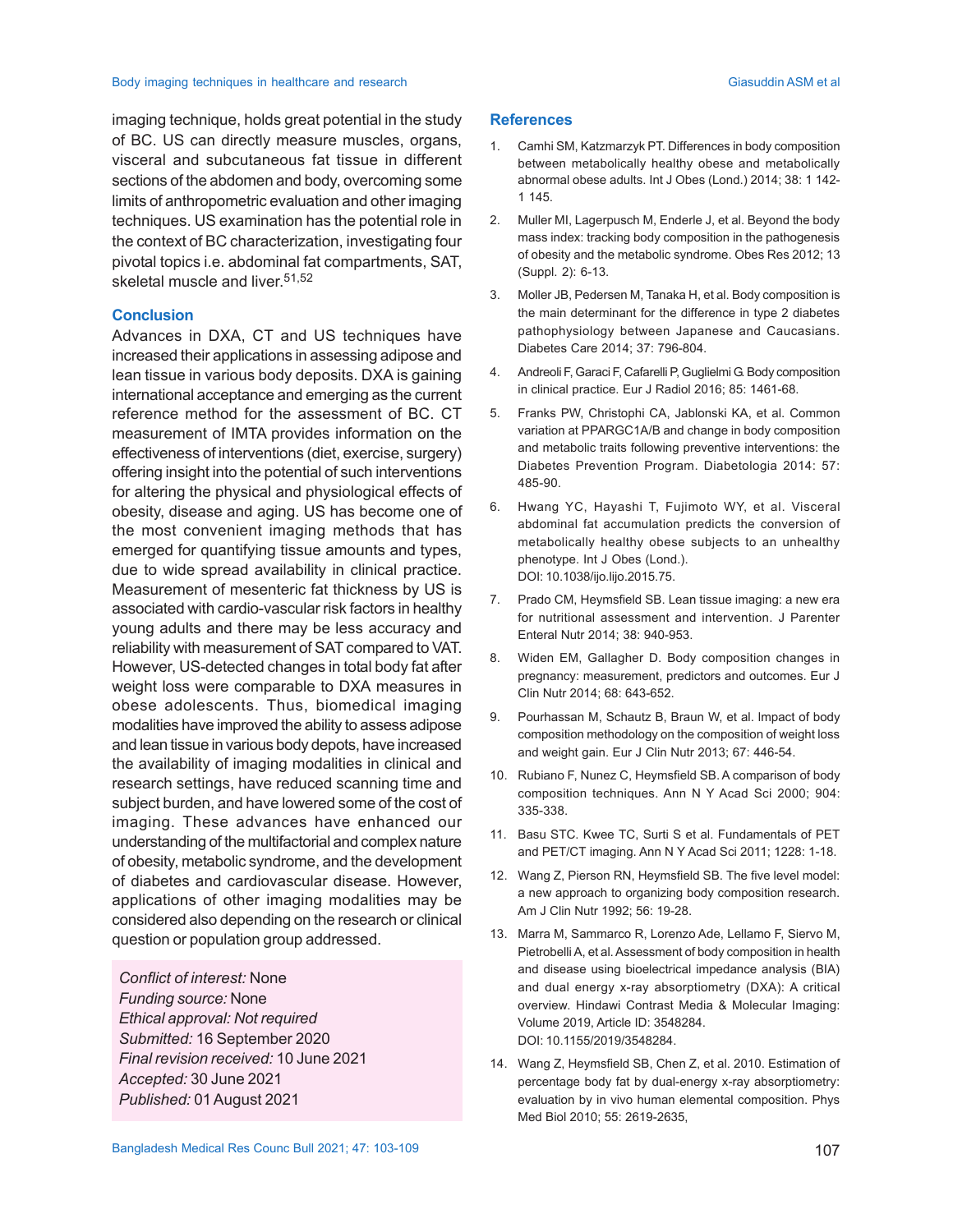#### Giasuddin ASM et al **Body imaging techniques in healthcare and research** Body imaging techniques in healthcare and research

- 15. Genton L, Hans D, Kyle UG, Pichard C. Dualenergy X-ray absorptiometry and body composition: differences between devices and comparison with reference methods. Nutrition 2002; 18: 66-70.
- 16. Toombs RJ, Ducher G, Shepherd JA, De Souza MJ. The impact of recent technological advances on the trueness and precision of DXA to assess body composition. Obesity (Silver Spring) 2012; 20:30-39.
- 17. Silver Hi, Niswender KD, Kullberg j, et al. Comparison of gross body fat- water magnetic resonance imaging at 3 Tesla to dual-energy X-ray absorptiometry in obese women. Obesity (Silver Spring) 2013; 21:765-74.
- 18. Stults-Kolehmainen MA, Stanforth PR, Bartholomew JB, et al, DXA estimates of fat in abdominal, trunk and hip regions varies by ethnicity in men. Nutr Diabetes 2013; 3: e64.
- 19. Micklesfield LK, Evans J, Norris SA, et al. Dual energy Xray absorptiometry and anthropometric estimates of visceral fat in Black and White South African women. Obesity (Silver Spring) 2010; 18: 619-24.
- 20. Taylor AE, Kuper H, Varma RD, et al. Validation of dual energy X-ray absorptiometry measures of abdominal fat by comparison with magnetic resonance imaging in an Indian population. PLoS One 2012; 7: e51042.
- 21. Ghandehari H, Kamal-Bahl VLeS, et al. Abdominal obesity and the spectrum of global cardiometabolic risks in US adults. Int J Obes (Lond.) 2009; 33:239-48.
- 22. Katzmarzyk PT, Greenway FL, Heymsfield SB, Bouchard C. Clinical utility and reproducibility of visceral adipose tissue measurements derived from dual energy X-ray absorptiometry in white and African American adults. Obesity (Silver Spring) 2013; 21: 2221-224.
- 23. Bi X, Seabolt L, Shibao C, et al. 20t5. DXA-measured visceral adipose tissue predicts impaired glucose tolerance and metabolic syndrome in obese Caucasian and African American women. Eur J Clin Nutr 2015; 69: 329-36.
- 24. Hemsfield SB, Gonzalez MC, Lu J, Jia G, Zheng J. Skeletal muscle mass and quality: evolution of modern measurement concepts in the context of sarcoma. Proc Nutr Soc 2015; 74: 355-66.
- 25. Lee SY, Ghallagher D. Assessment methods in human body composition. Curr Opin Clin Nutr Metab Care 2008; 11: 556-72.
- 26. Pietrobelli A, Formica C, Wang Z, Heymsfield SB. Duelenergy X-ray absorptiometry body composition model: review of physical concepts. Am J Physiol Endocrinol Metab 1996; 271: E941-E951.
- 27. Pietrobelli A, Wang C, Formica C, Heymsfield SB. Duelenergy X-ray absorptiometry fat estimation errors due to variation in soft tissue hydration. Am J Physiol Endocrinol Metab 1998; 274: E808-E816.
- 28. Mazess RB, Barden HS, Bisek JP, Hanson J. Duel-energy X-ray absorptiometry for total-body and regional bonemineral and soft-tissue composition. Am J Clin Nutr 1990; 51: 1106-12.
- 29. Kaul M, Rotheny P, Peters DM, et al. Duel-energy x-ray absorptiometry for quantification of visceral fat. Obesity 2012; 20: 1313-18.
- 30. Snijder MB, Dekker JM, Visser M, et al. Trunk fat and leg fat have independent and opposite associations with fasting and post load glucose levels. Diabetes Care 2004; 27(2): 372-77.
- 31. Williams JE, Wells JC, Wilson CM, et al. Evaluation of lunar prodigy duel-energy X-ray absorptiometry for assessing body composition in healthy persons and patients by composition with the criterion 4-components model. Am J Clin Nutr 2006; 83: 1047-54.
- 32. McCollough CH, Schueler BA, Atwell TD, et al. Radiation exposure and pregnancy: when should we be concerned? Radiographics 2007; 27: 909-918.
- 33. Kendler DL, Borges JLC, Fielding RA, et al. The official positions of the international society for clinical densitometry: indications of use and reporting of DXA for body composition. J Clin Densitom 2013; 16: 496-507.
- 34. Knibbe CA, Brill MJ, van Rongen A, et al. Drug disposition in obesity: toward evidence-based dosing. Annu Rev Pharmacol Toxicol 2015; 55: 149-67.
- 35. Kullberg J, Brandberg J, Angelhed JE, et al.2009.Whole body adipose tissue analysis: comparison of MRI, CT and dual energy X-ray absorptiometry. Br J Radiol 2009; 82: 123-30.
- 36. Chen MY, S.M. Shanbhag SM, Arai AE. Submillisievert median radiation dose for coronary angiography with a secondgeneration 320-detector row CT scanner in 107 consecutive patients. Radiology 2013; 267: 76-85.
- 37. Meyer M, H. Haubenreisser H, Schoepf UJ, et al. Closing in on the K edge: coronary CT angiography at 100, 80 and 70 kV - initial comparison of a second-versus a third-generation dual-source CT system. Radiology 2014; 273: 373-82.
- 38. Brooks Y, Black DR, Coster DC, et al. 2007. Body mass index and percentage body fat as health indicators for young adults. Am J Heath Behav 2007; 31: 687-700.
- 39. Nazare JA, Smith JD, Borel AL, et al. 2012. Ethnic influences on the relations between abdominal subcutaneous and visceral adiposity, liver fat, and cardiometabolic risk profile: the international study of prediction of intra-abdominal adiposity and its relationship with cardiometabolic risk/intraabdominal adiposity. Am J Clin Nutr 2012; 96: 714-26.
- 40. Hiuge-Shimizu A, Kishida K, Funahashi T, et al. Absolute value of visceral fat area measured on computed tomography scans and obesity-related cardiovascular risk factors in large-scale Japanese general population (the VACATION-J study). Ann Med 2012; 44: 82-92.
- 41. Carroll JF, Franks SF, Smith AB, Phelps DR. Visceral adipose tissue loss and insulin resistance 6 months after laparoscopic gastric banding surgery: a preliminary study. Obes Surg 2009; 19: 47-55.
- 42. de Souza RI, Bray GA, Carey Vi, et al. Effects of 4 weightloss diets differing in fat, protein, and carbohydrate on fat